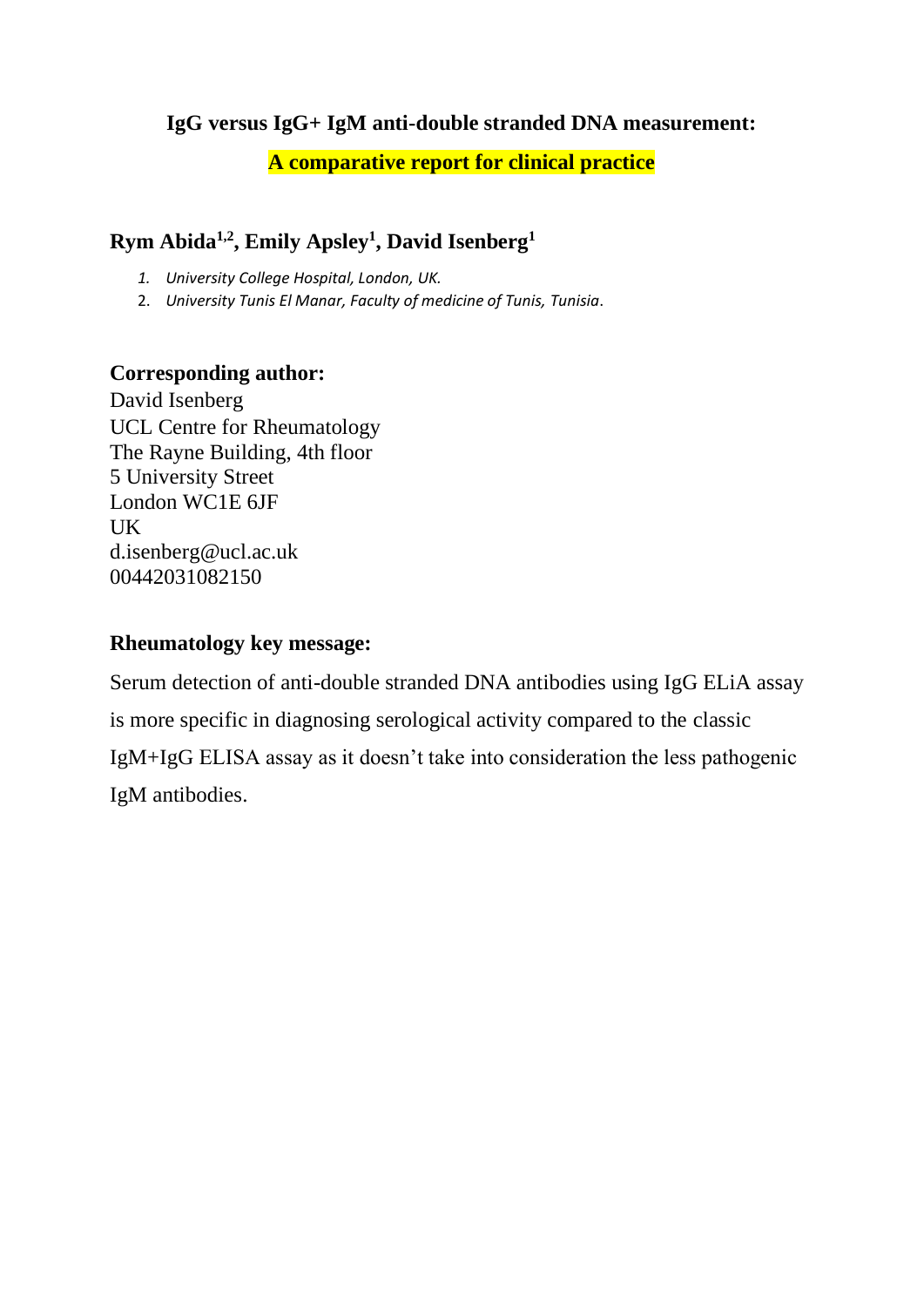#### **Dear Editor,**

Many different assays have been used to detect serum levels of anti-double stranded (ds) DNA antibodies (Ab) in patients with systemic lupus erythematosus (SLE). For over 30 years, University College Hospital has used an enzyme linked immunosorbent assay (ELISA) (*DIASTAT ELISA assay; FDNA 100*) that is about to become unavailable. It detects IgG and IgM antidsDNA Ab. We will now be using an IgG specific automated fluorescence immunoassay (ELiA) (*Phadia 2500 analyser; 14-5500-01*). The choice of the latter was mainly based on the findings that IgG anti-dsDNA Ab is the most pathogenic class in SLE patients (1). Studies even suggest that IgM Ab can have a protective role in lupus nephritis and are associated with lower cardiovascular events (2).

The aim of our work was to compare the clinical use of both assays in our SLE cohort. We therefore collected samples of patients who attended our SLE clinic between October 2020 and February 2021 and for whom both DIASTAT ELISA (assay A) and IgG specific ELiA (assay B) were run.

For efficient comparability, results were classified in 5 ranges: Range  $0=$ Normal range (NR) that is  $\leq 50$  IU/ml for assay A and  $\leq 10$  IU/ml for assay B; Range  $1 < 2$  times NR; Range  $2 = [2-5 \text{ NR}]$ ; Range  $3 = [5 - 10 \text{ NR}]$ ; Range  $4 \ge$ 10 NR. Discrepancy was defined by a discrepancy of at least one level range of assay A versus assay B.

Overall**,** 265 samples, performed in 186 patients, were considered. The mean age was 45 years old  $[19 - 76]$ ; sex ratio F/M of 11.4. Main ethnicities were Caucasian (42.5%), Afro-Caribbean (27.4%), South Asian (17.2%) and Chinese (5.4%). Disease activity was assessed using the British Isles Lupus Assessment Group (BILAG) 2004 index expressed as a global score (GS) and varied between 0 and 32; 17.5% had a  $GS \ge 12$ .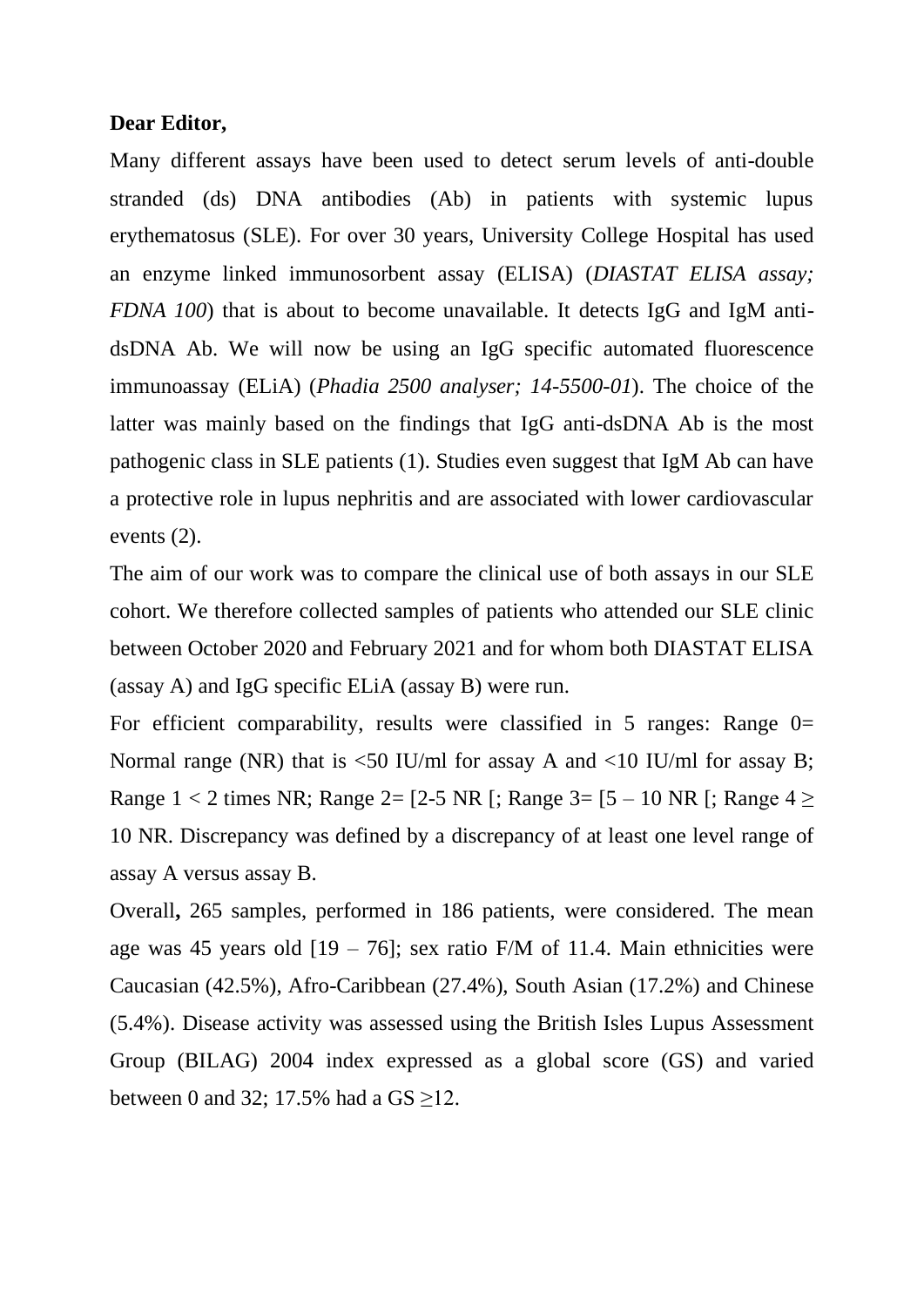Both assays were correlated to the GS  $(p<0.0001)$ ; the correlation coefficient was higher in assay B than assay A (34.1% versus 28%). The Correlation coefficient between assay A and B was 82.4%.

A discrepancy was found in 50 samples of 33 patients (18.9 %) (Table1). Among these samples, 11 (4.2%) had levels of assay A which exceeded those of assay B by more than one range, leading to a marked discrepancy (Table1). We assume the anti-dsDNA antibodies in these patients were virtually all IgM.

There was no statistical difference in patients' age, gender, ethnicity and disease activity between samples with and without discrepancy.

Furthermore, among 49 samples taken from patients in full remission (GS=0), 9 had high levels of anti-dsDNA antibodies  $(> 3$  times NR) in either or both assays: Only positive assay A ( $n=7$ ), only positive assay B ( $n=1$ ), and both positive assays (n=2).

In light of our findings, we can assume that despite the lack of major addedvalue of IgG specific ELiA in reflecting SLE disease activity, this assay seems to help differentiating between patients in clinical and serological remission who have high IgM Ab and those serologically active. Hence, the use of this new assay in clinical routine should prevent over treating patients in clinical and serological remission by improving the diagnosis of serological activity.

#### **References:**

- 1. Wang X, Xia Y. Anti-double Stranded DNA Antibodies: Origin, Pathogenicity, and Targeted Therapies. Front Immunol. 2019;10:1667.
- 2. Grönwall C, Akhter E, Oh C, Burlingame RW, Petri M, Silverman GJ. IgM autoantibodies to distinct apoptosis-associated antigens correlate with protection from cardiovascular events and renal disease in patients with SLE. Clin Immunol. 2012;142:390–8.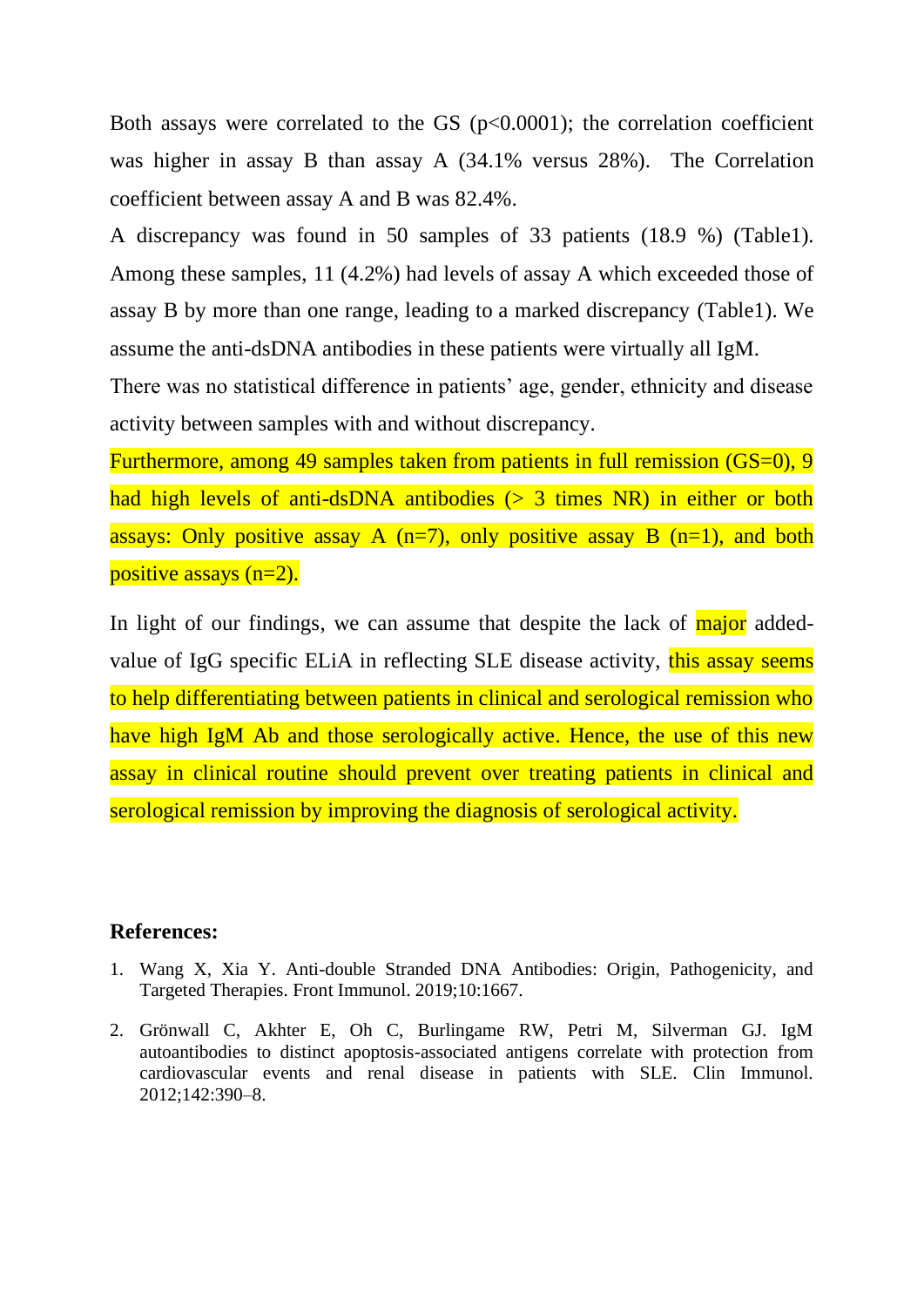| <b>Sample</b> | <b>GS</b>        | IgG+IgM (Assay A) |                | IgG (Assay B)  |                  |
|---------------|------------------|-------------------|----------------|----------------|------------------|
|               |                  | Absolute level    | Range          | Absolute level | Range            |
| $\ast$<br>1.  | $\overline{2}$   | 141               | $\overline{2}$ | 8.3            | $\boldsymbol{0}$ |
| $\ast$<br>2.  | $\overline{2}$   | 128               | $\overline{2}$ | 8.1            | $\boldsymbol{0}$ |
| 3.<br>$\ast$  | $\overline{2}$   | 127               | $\overline{2}$ | 8.7            | $\overline{0}$   |
| 4.<br>$\ast$  | $\mathbf{1}$     | 283               | $\overline{3}$ | 8.9            | $\boldsymbol{0}$ |
| $\ast$<br>5.  | $\boldsymbol{0}$ | 274               | 3              | 13             | $\mathbf{1}$     |
| 6.<br>$\ast$  | $\overline{2}$   | 219               | $\overline{2}$ | 4.1            | $\boldsymbol{0}$ |
| $\ast$<br>7.  | $\boldsymbol{0}$ | 119               | $\overline{2}$ | 3.6            | $\boldsymbol{0}$ |
| 8.<br>$\ast$  | $\boldsymbol{0}$ | 12520             | $\overline{4}$ | 12             | $\mathbf{1}$     |
| 9.<br>$\ast$  | $\boldsymbol{0}$ | 5183              | $\overline{4}$ | 4.9            | $\boldsymbol{0}$ |
| $10.*$        | $\mathbf{1}$     | 558               | $\overline{4}$ | 37             | $\overline{2}$   |
| $11.*$        | $\overline{2}$   | 151               | $\mathbf{2}$   | 4.3            | $\boldsymbol{0}$ |
| 12.           | $\overline{5}$   | 385               | 3              | 45             | $\sqrt{2}$       |
| 13.           | $\overline{2}$   | 173               | $\overline{2}$ | 18             | $\mathbf{1}$     |
| 14.           | $\overline{2}$   | 204               | $\overline{2}$ | 11             | $\mathbf{1}$     |
| 15.           | $\mathbf{1}$     | 126               | $\overline{2}$ | 16             | $\mathbf{1}$     |
| 16.           | $\overline{0}$   | 65                | $\mathbf 1$    | 6.5            | $\boldsymbol{0}$ |
| 17.           | $\overline{2}$   | 228               | $\mathbf{2}$   | 18             | $\mathbf{1}$     |
| 18.           | 16               | 464               | 3              | 35             | $\overline{2}$   |
| 19.           | $\boldsymbol{0}$ | 259               | 3              | 29             | $\sqrt{2}$       |
| 20.           | 17               | 259               | 3              | 26             | $\overline{2}$   |
| 21.           | $\boldsymbol{0}$ | 71                | $\mathbf{1}$   | 4.4            | $\boldsymbol{0}$ |
| 22.           | 21               | 461               | $\overline{3}$ | 43             | $\mathbf{2}$     |
| 23.           | 11               | 443               | 3              | 43             | $\overline{2}$   |
| 24.           | 23               | 390               | $\overline{3}$ | 30             | $\overline{2}$   |
| 25.           | 12               | 185               | $\overline{2}$ | 16             | $\mathbf{1}$     |
| 26.           | 5                | 166               | $\overline{2}$ | 11             | $\mathbf 1$      |
| 27.           | $\overline{2}$   | 620               | $\overline{4}$ | 95             | 3                |
| 28.           | $10\,$           | 58                | $\mathbf{1}$   | 3.2            | $\boldsymbol{0}$ |
| 29.           | $\sqrt{2}$       | 59                | $\mathbf{1}$   | 9.9            | $\boldsymbol{0}$ |
| 30.           | $\boldsymbol{0}$ | 67                | 1              | 8.9            | $\boldsymbol{0}$ |
| 31.           | $\boldsymbol{0}$ | 468               | 3              | 24             | $\overline{2}$   |
| 32.           | $\mathbf{1}$     | 644               | $\overline{4}$ | 95             | $\overline{3}$   |
| 33.           | $\boldsymbol{0}$ | 595               | $\overline{4}$ | 75             | 3                |
| 34.           | $\boldsymbol{0}$ | 101               | $\overline{2}$ | 11             | $\mathbf{1}$     |
| 35.           | 21               | 146               | $\overline{2}$ | 18             | $\mathbf{1}$     |
| 36.           | 14               | 168               | $\overline{2}$ | 13             | $\mathbf 1$      |
| 37.           | 10               | 169               | $\overline{2}$ | 19             | 1                |
| 38.           | $\boldsymbol{0}$ | 177               | $\overline{2}$ | 12             | $\mathbf{1}$     |
| 39.           | 10               | 748               | $\overline{4}$ | 61             | 3                |
| 40.           | 3                | 559               | $\overline{4}$ | 54             | 3                |
| 41.           | 3                | 78                | $\mathbf{1}$   | 7.2            | $\boldsymbol{0}$ |
| 42.           | 8                | 253               | 3              | 24             | $\overline{2}$   |
| 43.           | 9                | 61                | $\mathbf{1}$   | 2.4            | $\boldsymbol{0}$ |

**Table1: Samples with discrepant anti-dsDNA assays' values**